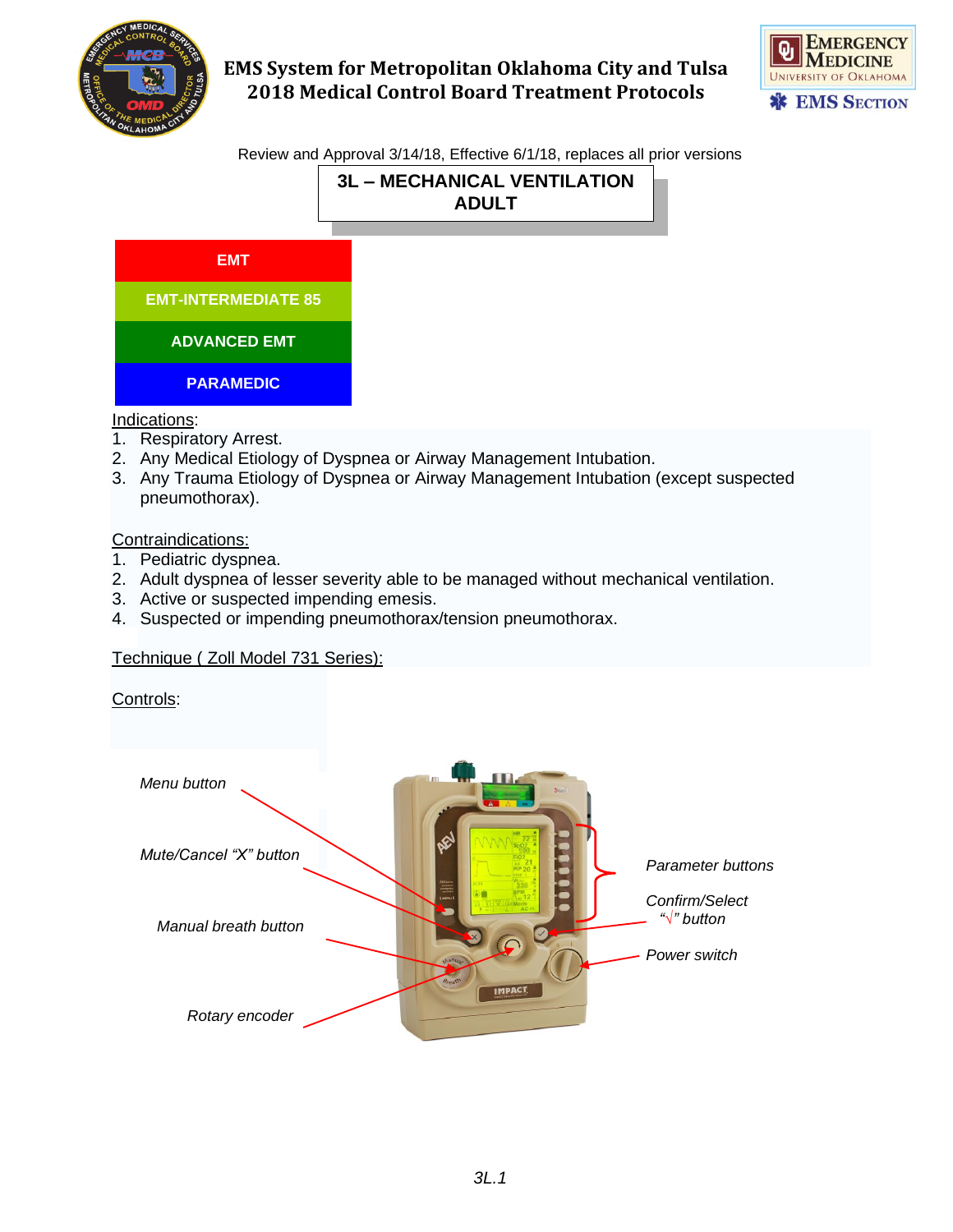



Review and Approval 3/14/18, Effective 6/1/18, replaces all prior versions **PROTOCOL 3L: Mechanical Ventilation - Adult, cont.**

#### Circuits:



- 1. 731 ventilator circuits feature a low dead space design that minimizes CO2 re-breathing.
- 2. Note: dead space (circuit and HME) should never be greater than **25%** of the patient's tidal volume (set or spontaneous.
- 3. The 2 standard ventilator circuits cover the range of patient from infant through adult.
	- $\triangleright$  Pediatric/adult patients 20 kg through adult, minimum tidal volume 200 mL;
	- $\triangleright$  Infant/pediatric 5 though 30 kg, maximum tidal volume 300 mL.\*\*\*DO NOT USE FOR MECH VENT

Connections- check the ventilator for proper operation before connecting to patient:

Step 1: Connect ventilator circuit (use test lung whenever possible) oxygen hose to 55 psi regulated output.



*Clear hose to exhalation valve Patient circuit corrugated tubing to gas*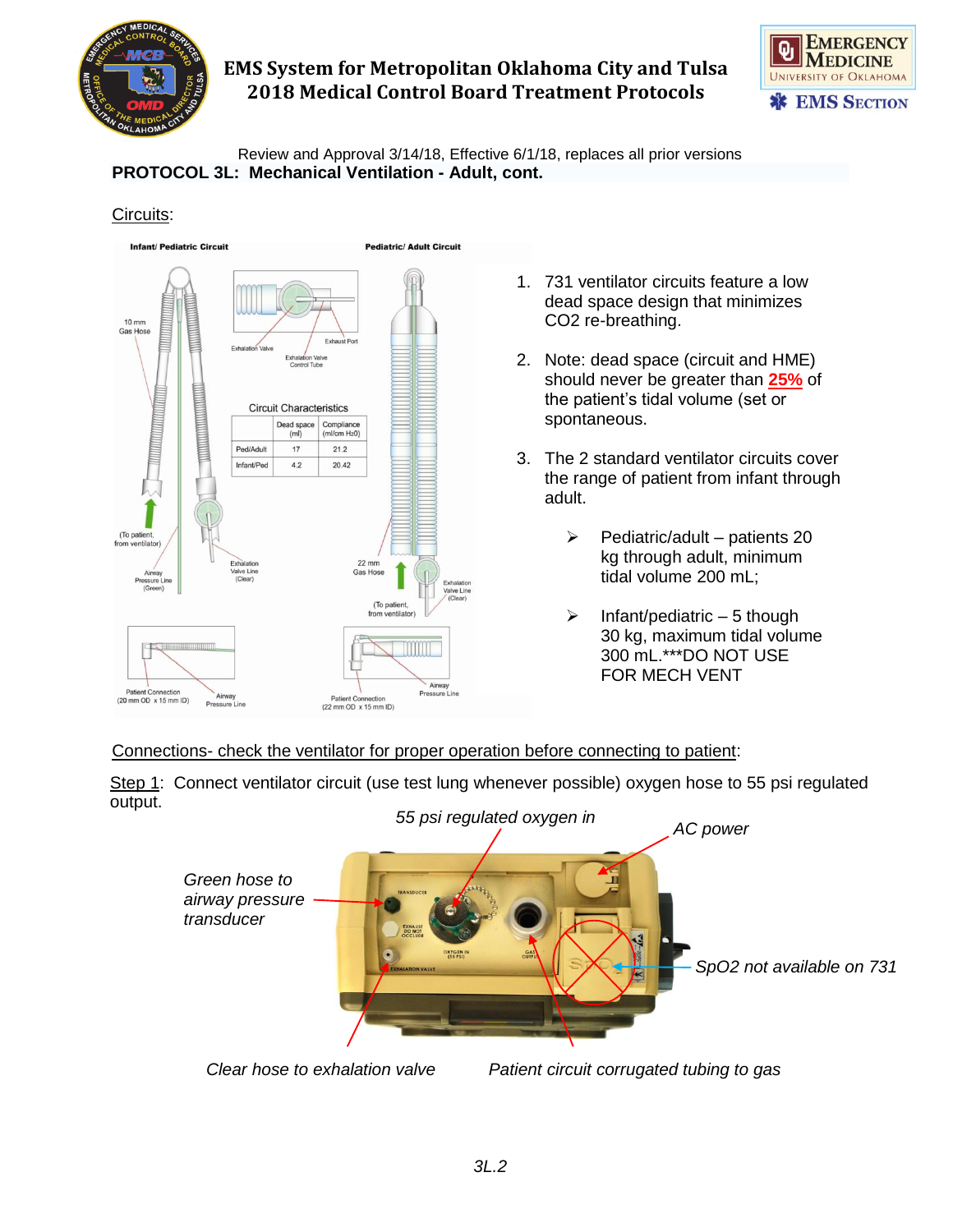



Review and Approval 3/14/18, Effective 6/1/18, replaces all prior versions

*Turn power switch to "ON"*

### **PROTOCOL 3L: Mechanical Ventilation - Adult, cont.**

#### Step 2: Power:

*3.* Press select **"√"**  to accept new value



### Step 3: Changing a Primary Parameter:

- Unit performs a Self-Check and AUTO-CAL of the internal transducers.
- 731 then begins operation using the default settings.
- AUTO-CAL is performed every 5 minutes thereafter or when an altitude or temperature change is detected.
- Start-up settings may be changed during operation at any time.

### *Factory Defaults:*

| FiO2:                  | 21%               |
|------------------------|-------------------|
| <b>High PIP Limit:</b> | 35 cm H2O         |
| $\bullet$ PEEP:        | 5 cm H2O          |
| $Vf^*$                 | 450 ml            |
| $\bullet$ BPM          | 12                |
| ŀF                     | 1:3               |
| Mode:                  | AC <sub>(V)</sub> |

- 1. Current value is highlighted.
- 2. Turn rotary encoder to desired value.
	- ➢ Adult
	- **Pediatric**

3 *Remember: "Touch,Turn,Confirm"™*